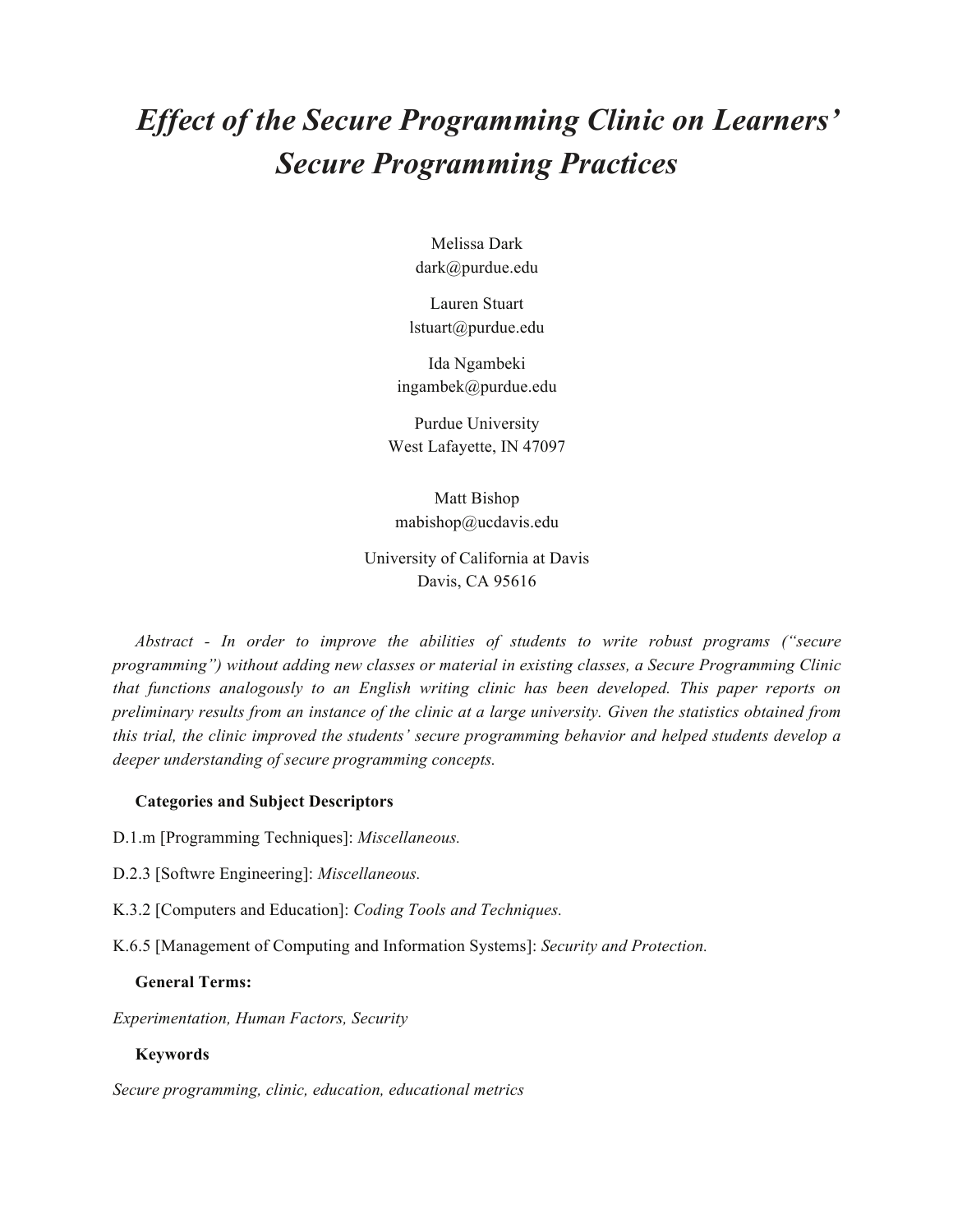# 1. INTRODUCTION

A large number of vulnerabilities are present in code written by professional practitioners. Many are code defects that could have been prevented with the application of secure and robust coding principles. "Secure coding", "secure programming", or "robust programming" refers to a software product's robustness against accidental or malicious unexpected behavior causing a problem. One example of the impact of failures in secure programming was the Heartbleed bug in 2014, which impacted services across the Internet. It resulted from a failure to check a length variable for validity [6].

The failure of practitioners to practice this style of programming is not due to incompetence. One factor is simply lack of training. As Evans and Reeder noted [5], "We ... [have a] desperate shortage of people who can design secure systems, write safe computer code, and create the ever more sophisticated tools needed to prevent, detect, mitigate and reconstitute from damage due to system failures and malicious acts." And the shortage is projected to grow. Each year, more programmers enter the workforce. The U.S. Department of Labor projects that the demand for software developers will increase much faster than that for many other occupations due to an increasing demand for software on multiple platforms and in multiple industries [2]. These programmers need to be trained in secure programming.

The failure to practice secure programming is not due to incompetence. One factor is simply lack of training. Despite desire and interest in teaching more secure programming in the college computing and cybersecurity curricula, doing so is hard. Three basic issues underlie the problem of teaching students how to write secure code: the lack of room in the computer science curriculum, the focus of introductory programming courses, and not teaching in a manner that promotes the application of learned techniques of good programming. A glance at the ACM Computing Curricula [1] shows how much material must be compressed into courses for computer science majors. There is already so much content considered essential to the undergraduate curriculum, that secure programming is considered much less essential than other topics. For the many universities and faculty trying to integrate secure programming into the curriculum, there is the challenge of when to infuse it within the sequence. Beginning programming classes typically focus on algorithmic and language issues rather than environmental issues. These classes teach some elements of secure programming, such as good program structure, basic input validation, checking bounds for array references and checking that pointers are non-nil. They do not teach more advanced elements, such as avoiding race conditions and authentication over a network, because those elements involve knowledge that beginning programming students are not expected to have. Classes after the introductory programming class assume that students know, and will apply, principles of good programming. In practice, this is not true. Students tend to focus on what is being taught, and regard the programs they write as instruments to exercise that knowledge. This is appropriate, but—like an English essay comparing Orwell's *1984* to Huxley's *Brave New World*—the expression of the content is as important as the content itself. Unfortunately, graders (and many teachers) ignore the issue of well-crafted, robust code when they grade, and simply check that the program works. The result is that the application of learned techniques of robust programming is not reinforced, leaving students with the implicit belief that security does not matter as much as functionality.

## 2. THE SECURE PROGRAMMING CLINIC

The Secure Programming Clinic (SPC) serves as a resource where students can learn about and apply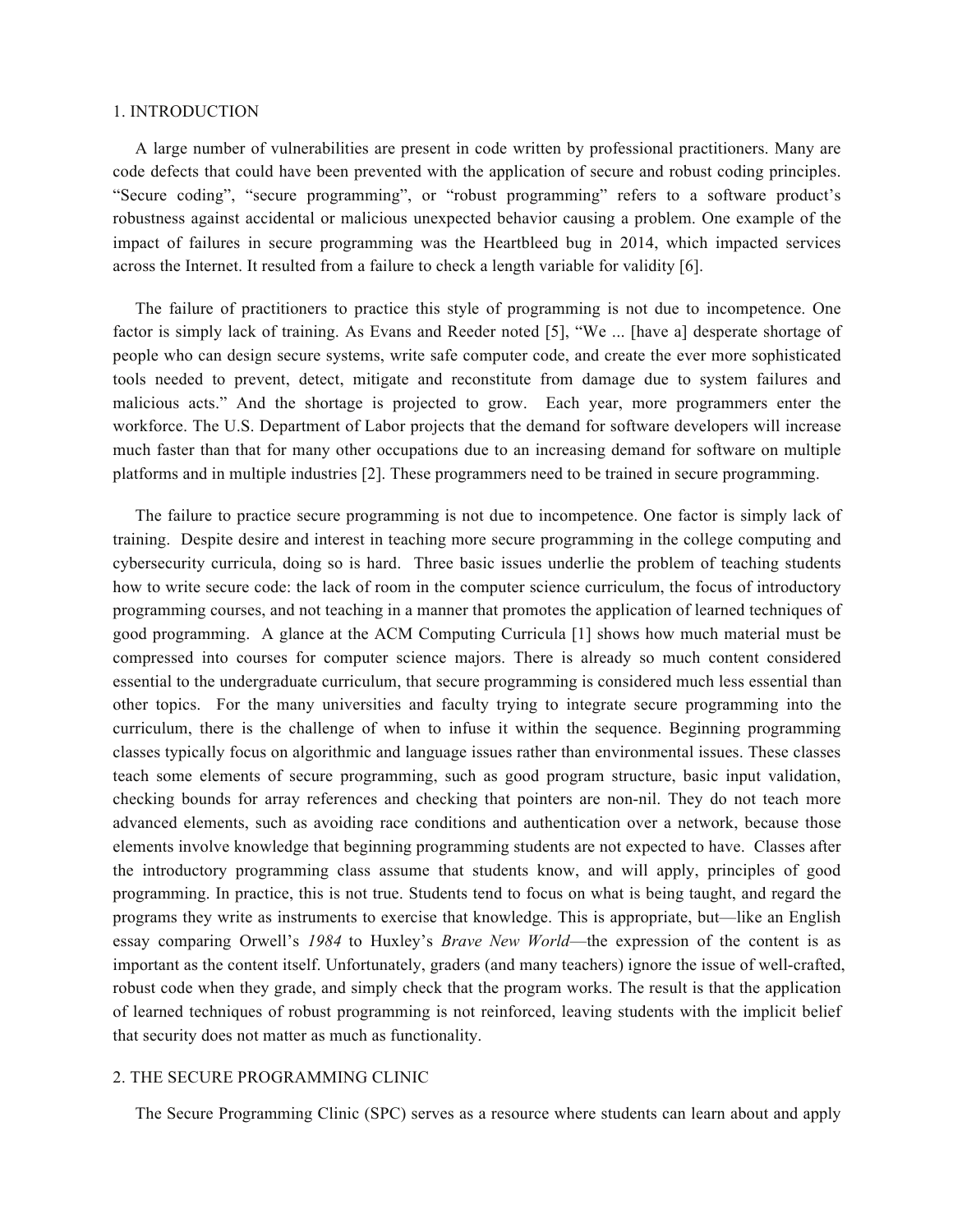aspects of secure programming in a manner that does not add extra courses to the curriculum and, indeed, allows for the integration of secure programming concepts in multiple contexts across several courses. The main goals of the project are:

- 1. To develop a clinic to enhance **student learning and expertise** in writing robust, secure software;
- 2. To develop and validate **measures that reflects the ability of learners with regard to writing robust, secure software;**
- 3. To implement and evaluate the **efficiency and efficacy of the clinic**; and
- 4. To disseminate the clinic procedures, instructional modules, and measures to the educational community.

#### 3. BACKGROUND

The Secure Programming Clinic project seeks to develop an educational innovation that enhances students' learning and expertise in writing robust, secure software. An *expert* is somebody who obtains concrete, tangible results that are vastly superior to those obtained by the majority of the population. Conventional thinking has been that "geniuses are born, not made". However, research on expertise and its development shows that expertise is made [4]. Furthermore, expertise is not a state that is attained permanently; when knowledge stores are not put into practice, they can and do go dormant. Conversely, when performance picks back up, knowledge stores are reactivated.

When expertise is conceptualized (as it should be) as attainable and results-oriented, two important implications follow. First, experiences that help build expertise can be designed and developed. Second, expertise and its development can be measured, and those measures can be used to improve experiences designed to develop expertise, creating a feedback loop. This is foundational to the design of the SPC.

3.1 Experiences that Help Build Expertise

The journey to truly superior performance is characterized by several distinctive features. Experts accumulate knowledge over numerous learning experiences, many of which are not traditional classroom experiences. Developing expertise is time intensive, and full of struggles and mistakes. Developing expertise involves both improving the knowledge skills one has, and extending the reach and range of those skills. The path to expertise involves learners testing the veracity and robustness of that knowledge as a way of honing what is known. However, this honing is not a solitary activity. Research shows the critical role of expert mentors can help accelerate the learning process. These mentors serve an essential role in giving constructive, corrective feedback. This deliberate practice at tasks just beyond one's current level of competence and confidence, with meaningful feedback, is how stronger mental models are built and increasingly more capable performances realized. Expertise involves complete acts of thought where the expert fluently moves from specific to general cases and back [3], and building expertise requires practicing movement in both inductive and deductive reasoning.

While it is clear that practice, practice, and more practice are essential for developing expertise, it is equally clear that not all practice is equally effective. Research finds that practice with the following features is superior. The practice must be deliberate, meaning that considerable, specific, and sustained efforts must be undertaken to do something that one cannot do well; purposefully working at what one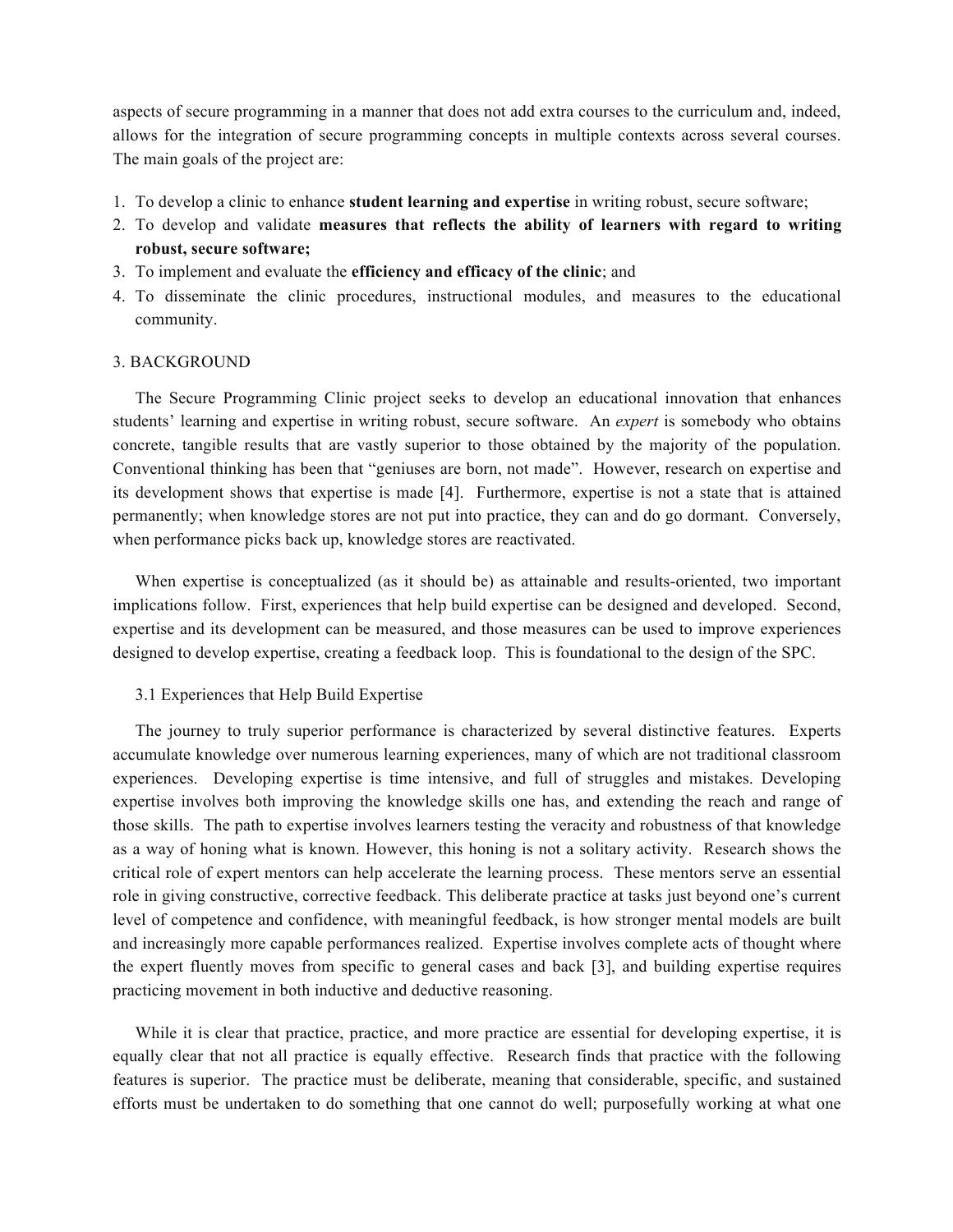cannot yet do well is essential. Effective practice also engages learners in thinking with deliberation (*deliberate thinking*). Deliberate thinking requires a planned approach to learning. This includes intent to improve through a plan, but at that same time the planned approach is adaptive. Deliberate thinking explores possibilities and thinks through consequences *in situ*. Afterwards, deliberate thinking involves reflective processing about when, how, and why a course of action did not work as planned, and corrective assessment. The third essential feature of effective practice is that it be habitual. The development of expertise happens when deliberate thinking and acting occurs in regular, chunked increments. For example, we instinctively know that if one wants to improve at baseball, one must practice intensively. Two hours of practice a day, 6 days a week, is likely to be much more effective than 12 hours of practice on Saturday. It is just as important that deliberate thinking be habitual. Deliberate practice without deliberate thinking can slip into routine doing, with no thought. When this happens, an essential characteristic of expertise building has been lost. And finally, efforts to hone existing knowledge, as well as efforts to choose to move outside one's comfort zone, are habitually practiced.

# 3.2 Clinical Education as a Framework for Building Expertise

Clearly, a foundational aspect of developing expertise in learning is doing (and redoing). One of our first decisions was to ground the SPC in the clinical education model, and to specifically approach our clinical experiences with the goal of building toward expertise. The principle of clinical education is the integration of theory and guided practice so the students have the opportunity to immediately implement or apply in practice the theoretical knowledge gained in class. The development of expertise will be based on numerous, scaffolded learning experiences with opportunities for deliberate practice and deliberate thinking as discussed above. While there are many educational experiences we can envision for the clinic, we are taking a deliberate approach in developing and testing the interventions of the clinic so that we know which interventions to keep, modify, or stop. This paper reports on results from the first instantiation of the clinic.

## 4. RESEARCH METHODS FOR TESTING THE EFFICIENCY OF THE SPC

This paper reports on data collected at the initial iteration of the clinic at a large university in the spring of 2015. At this iteration of the clinic, the research team primarily focused on building experiences for deliberate practice with opportunities for guided feedback from clinicians during clinical visits. Throughout the academic term, secure programming concepts were covered in class, and students were given homework assignments that required them to apply the secure programming concepts (learning by doing). Students could visit the clinic (meet with the expert clinicians) to identify mistakes made, discuss corrections needed, and why (the latter is especially important for developing students' ability to test the veracity of their knowledge) before submitting their homework. Once the homework was submitted and graded, students could resubmit the program for a re-grade, in which they recover up to 80% of the points deducted for non-robustness. They were free to visit the clinic before resubmitting. Thus, there were four types of students:

- 1. Proactive visitors, who visited the clinic before the first submission;
- 2. Reactive visitors, who visited the clinic after the first submission;
- 3. Consistent visitors, who visited the clinic both before and after the first submission; and
- 4. Non-visitors, who did not visit the clinic at all.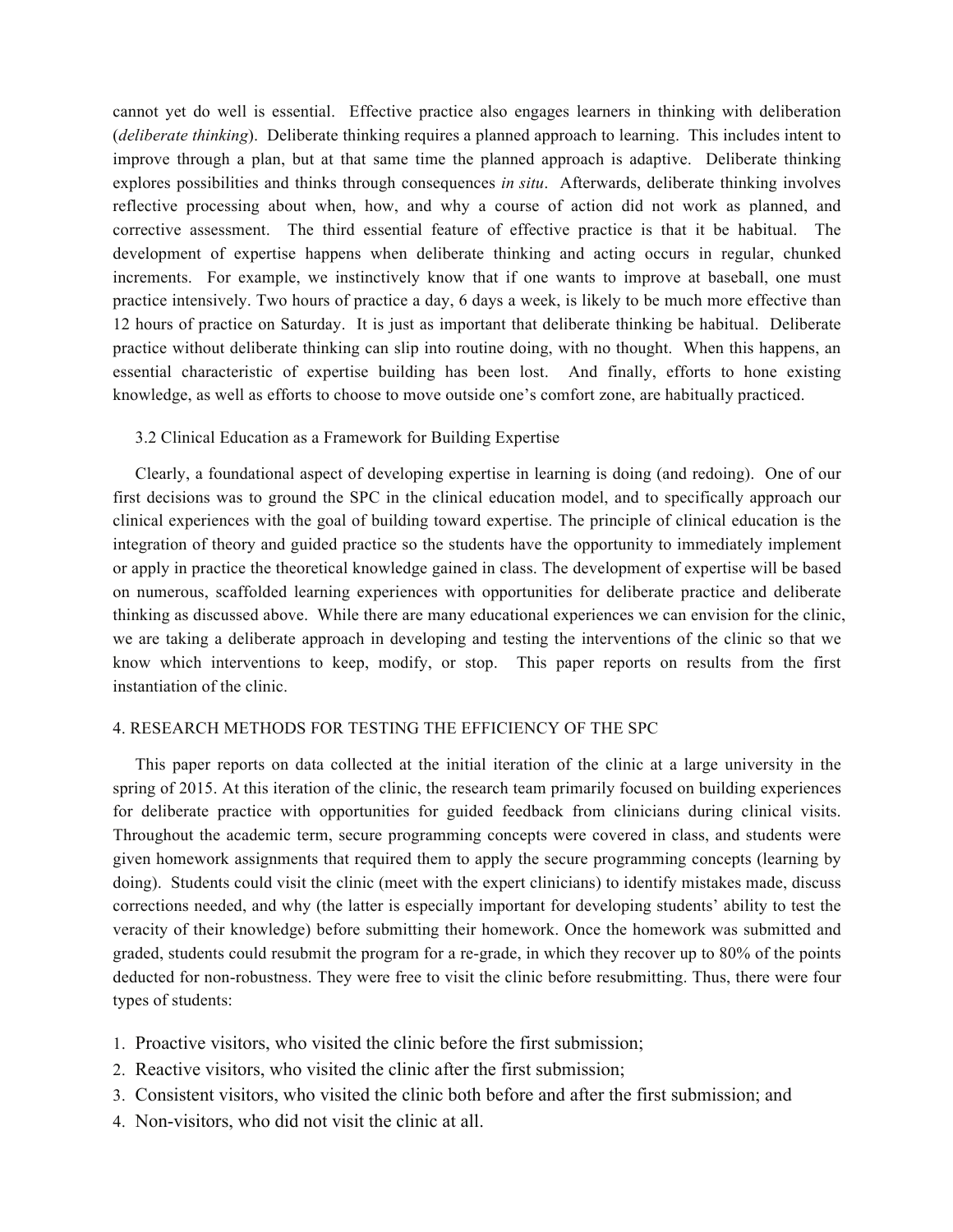#### 4.1 Research Question

The research question is: how does level of engagement in the clinic, as defined by those four types of students, affect students' robust programming behavior?

## 4.2 Population and Sample

There were a total of 104 students enrolled in the class. Robust programming behavior was analyzed by examining student code on homework 2. The researchers were able to analyze code for 42 students; table 1 shows the breakdown by group.

| Non Visitors               |    |
|----------------------------|----|
| <b>Reactive Visitors</b>   | 17 |
| <b>Proactive Visitors</b>  | 14 |
| <b>Consistent Visitors</b> |    |

*Table 1: Breakdown of students who visited and did not visit the clinic* 

# 4.3 Variables

The students were asked to write a program that checks the status of a second program that performed some privileged function. The students were to write code that found the second program; verified that program had the specified owner, permissions, and other attributes; and if so, modified the permissions to enable the program to run with sufficient privileges to perform the privileged function. The program had to run on designated class resources and to be robust.

Within the program, the researchers looked for indicators that the students recognized and adequately addressed possible vulnerabilities. These vulnerabilities and their mitigation are categorized in five variables:

- 1. Comment the code. Appropriate comments contribute to robustness of the code by allowing future users and maintainers of the code to understand the code better.
- 2. Use file descriptors or some equivalent way to maintain access to a file object; furthermore, use these to make changes to the file object to ensure the proper object was modified. Using file descriptors eliminates possible time of check to time of use of race conditions. The improper use of file descriptors fails to achieve the robustness objective as the code is still open to the same compromises as it would have been without any use of file descriptors.
- 3. Sanitize the environment for spawning sub-processes that executed other programs. One sub-process was required for the assignment; a second was appropriate for the extra credit; and in both cases, spawning the correct sub-process required the environment to be reset to a pristine, known safe state. The failure to do so enables an attacker to cause unexpected behavior, including privilege escalation. A student can fail to clean the environment for just one of these external programs; in this case, there seems to be some disconnect or failure to understand or translate the concept into action in slightly different situations.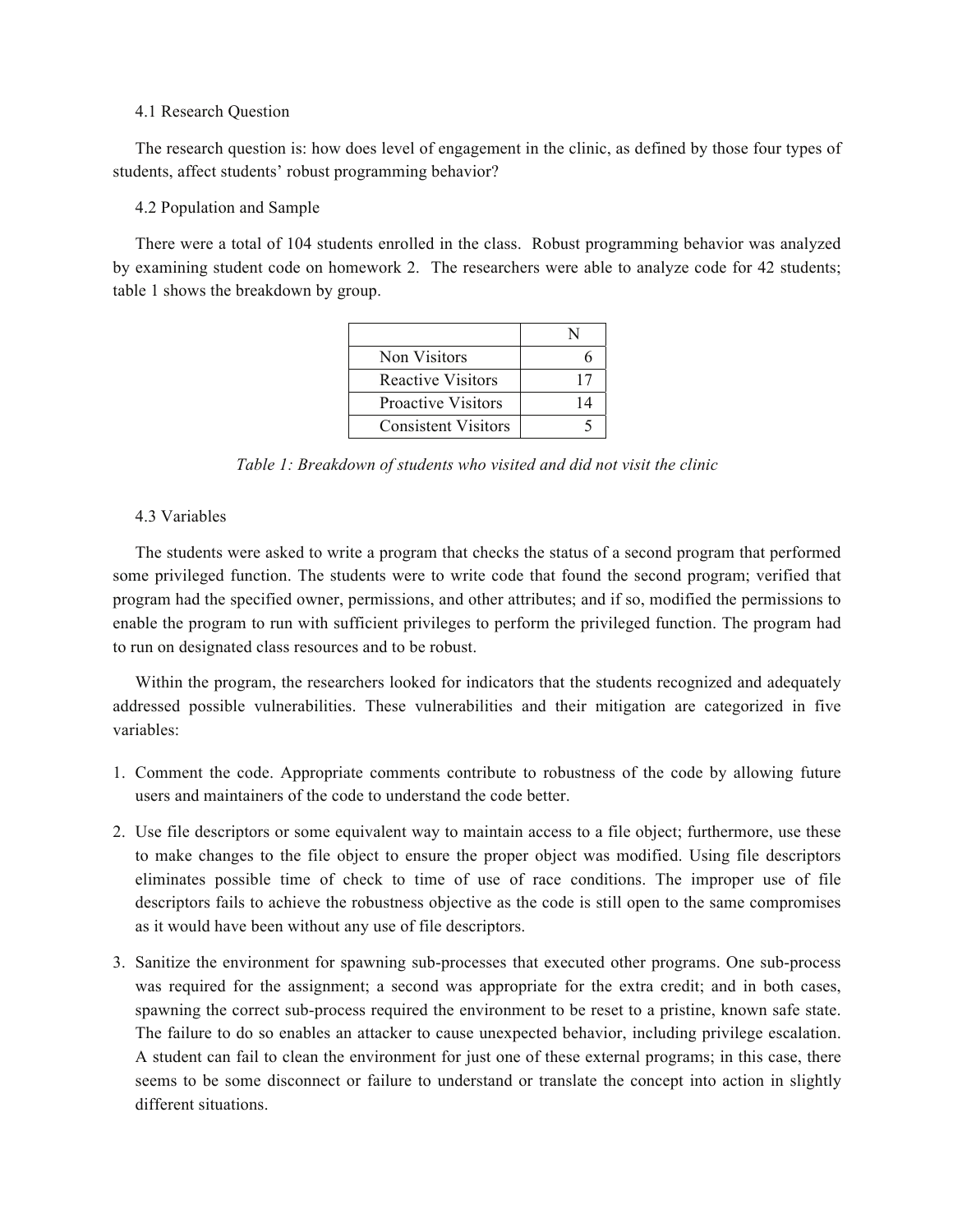- 4. Safely handle strings and buffers through proper allocation, termination, and bounded operations that do not depend on user input (and, thus, a well-behaved user) to prevent reading beyond the end of the object (which can access additional information) or writing beyond the end of the object (which can change additional information and potentially change the behavior of the program).
- 5. Check the returns of calls for unexpected values, proper ranges, and failure indicators, to be sure the program is behaving correctly.

Researchers looked for evidence that students implemented the appropriate mitigations for vulnerabilities using indicators. The resulting score ranged from  $-16$  to  $16<sup>1</sup>$  Students were awarded one point if they implemented the appropriate behavior consistently and completely, and one half-point if they implemented the behavior somewhat or sporadically. If the student's program was vulnerable but the student did not implement a mitigation, the student lost one point. If the student's program was not vulnerable, no points were awarded or deducted; the student might have consciously or unknowingly chosen an implementation that avoids the vulnerability. The sixteen variables are described in table 2.

| Comment<br>Code      | $\mathbf{1}$   | The code is accompanied by comments where the student describes the behavior of<br>the code. Commented-out code does not count.                       |  |  |  |  |
|----------------------|----------------|-------------------------------------------------------------------------------------------------------------------------------------------------------|--|--|--|--|
| File<br>Descriptors  | $\overline{2}$ | Use (1): At least one consistent reference to a file is maintained, whether as a file<br>descriptor or as an equivalent approach in a non-C language. |  |  |  |  |
|                      | 3              | Consistency $(1)$ : The same file descriptor is used throughout the program.                                                                          |  |  |  |  |
|                      | $\overline{4}$ | All (1): In every case in which the file descriptor could be used, it is used.                                                                        |  |  |  |  |
|                      | 5              | Get Status (1): The student used the file descriptor, and the appropriate function                                                                    |  |  |  |  |
|                      |                | $(fstat(2)$ in C, or its equivalent in another language), to check the status of the file.                                                            |  |  |  |  |
|                      | 6              | Change Permissions (1): The student used the file descriptor, and the appropriate                                                                     |  |  |  |  |
|                      |                | function $(fchmod(2)$ in C, or its equivalent in another language) to change the                                                                      |  |  |  |  |
|                      |                | permissions of the file.                                                                                                                              |  |  |  |  |
| External             | $\overline{7}$ | Change Owner (1): The student took appropriate steps to provide a clean                                                                               |  |  |  |  |
| Calls                |                | environment for the execution of a program to change ownership $\left($ <i>chown</i> $(1)$ $\right)$ .                                                |  |  |  |  |
|                      | 8              | Execute Call (1): The student took appropriate steps to call the Change Owner                                                                         |  |  |  |  |
|                      |                | program (execve(2) in C, or its equivalent in another language).                                                                                      |  |  |  |  |
| <b>String</b><br>and | 9              | Allocation (1): If the student set up a string buffer, the buffer is protected from                                                                   |  |  |  |  |
| buffer               |                | reading or writing beyond the end of the buffer by a length variable. Students could                                                                  |  |  |  |  |
| handling             |                | reference a system-set MAX_LENGTH value, or a hardcoded length for their<br>check.                                                                    |  |  |  |  |
|                      | 10             | Termination (1): If the student used a string buffer, the buffer is protected from                                                                    |  |  |  |  |
|                      |                | reading or writing beyond the end of the buffer by proper string termination (a                                                                       |  |  |  |  |
|                      |                | terminal $\langle 0 \rangle$ .                                                                                                                        |  |  |  |  |
|                      | 11             | Bounded print (1): If the student printed the contents of a string buffer to the                                                                      |  |  |  |  |
|                      |                | standard output, the student chose a function that limits the number of bytes written                                                                 |  |  |  |  |
|                      |                | (for example, <i>snprintf</i> (3) in C, or its equivalent in another language).                                                                       |  |  |  |  |
|                      | 12             | Bounded construction (1): If the student constructed strings dynamically, the                                                                         |  |  |  |  |
|                      |                | student chose functions that limit the number of bytes written or read (for example,                                                                  |  |  |  |  |
|                      |                | $\textit{strncat}(3)$ or $\textit{strncpy}(3)$ in C, or their equivalent in another language).                                                        |  |  |  |  |
| Return value         | 13             | All system calls (1): The student checked the return values of all system calls.                                                                      |  |  |  |  |
| checks               | 14             | Change Permissions (1): The student checked the return value of the permission-                                                                       |  |  |  |  |

<sup>&</sup>lt;sup>1</sup> These scores were not related to the scores assigned to the homework.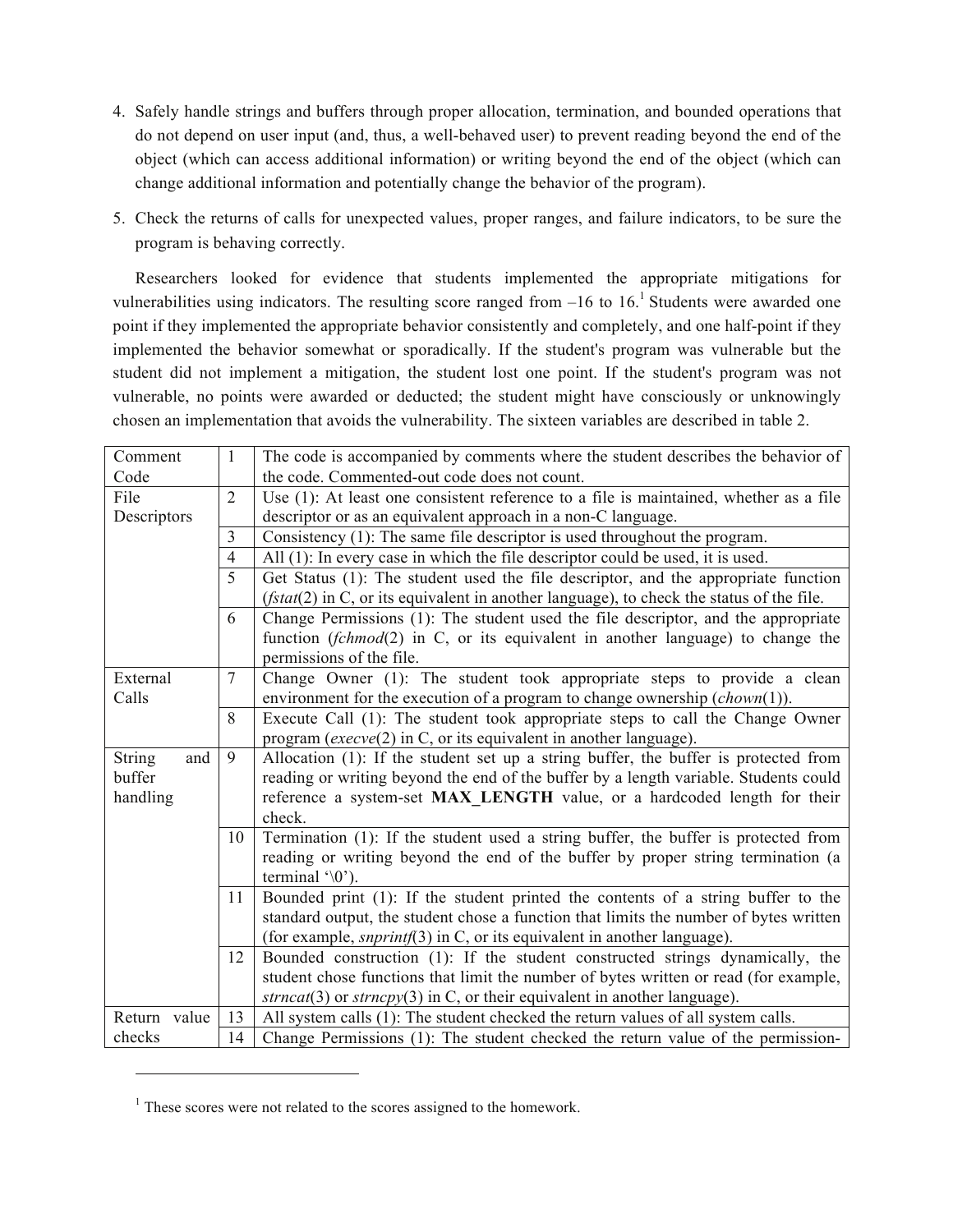|    | changing function in particular $(chmod(2)$ or $fchmod(2)$ in C, or their equivalent in<br>another language). |
|----|---------------------------------------------------------------------------------------------------------------|
| 15 | Execute Call (1): The student checked the return value of the command-execution                               |
|    | function in particular ( $exe cve(2)$ in C, or its equivalent in another language).                           |
| 16 | Open (1): The student checked the return value of the function to open a file and                             |
|    | obtain the file descriptor (open(2) in C, or its equivalent in another language).                             |

*Table 2: Secure programming variables examined in students' code* 

Students' code was compared at all available time points to see whether and how the code changed in response to clinic visits, grading, or both. The majority of students used C and C++ as their primary programming language.

# 5. RESULTS

The descriptive data for the final score (the score for the last program submitted by the students) for both groups are summarized in figure 1.



|                 | N  | Aver          | Std Dev. |
|-----------------|----|---------------|----------|
|                 |    | age           |          |
| <b>Visitors</b> | 36 | 69.61         | 23.24%   |
|                 |    | $\frac{0}{0}$ |          |
| Non Visitors    |    | 38.02         | 17.50%   |
|                 |    | $\frac{0}{0}$ |          |
|                 |    |               |          |

*Figure 1: Comparing final scores for students who did or did not visit the clinic* 

An independent sample t-test was conducted to compare the final scores for visitors and non-visitors to the clinic. There was a significant difference in final scores between visitors (M=69.62%; SD=23.24%) and non-visitors (M=38.02%; SD=17.50%);  $t(40) = -3.89$ ,  $p = 0.004$ .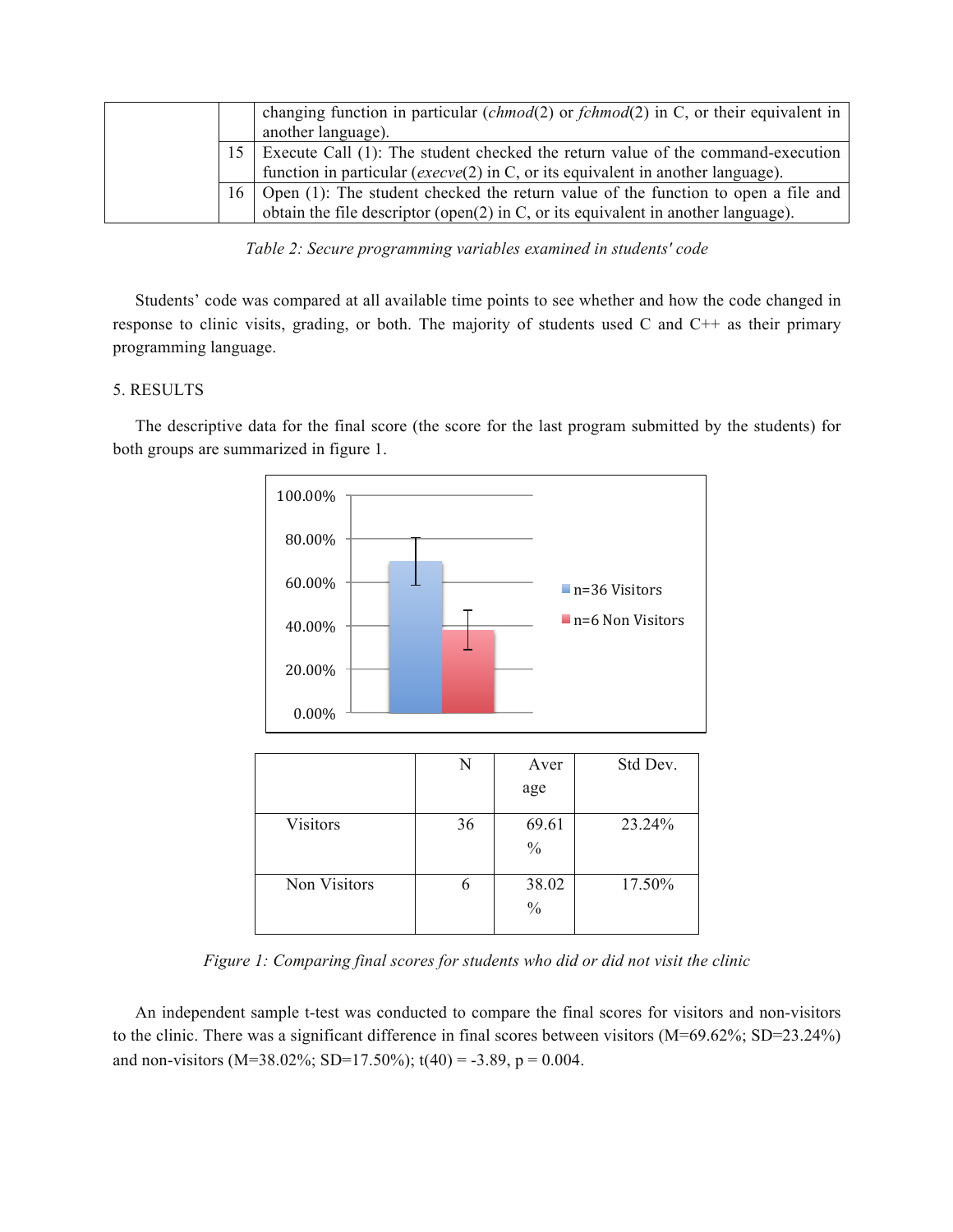Of the 36 students who visited the clinic, 14 were proactive visitors, meaning that they visited the clinic *before* the homework was due. Seventeen students were reactive, meaning that they visited the clinic *after* the homework was graded (and returned to them) to understand how to fix their mistakes before submitting the revised homework for a re-grade (it should be noted that resubmission for a higher score was optional). Five students visited the clinic both before the homework was due and after the graded homework was returned in order to make modifications to their work prior to resubmission; these five students are called *consistent* visitors. The final score averages for the students in all four groups (proactive visitors, consistent visitors, reactive visitors, and non visitors) are summarized in figure 2 below.

In figure 2, we can see that the proactive visitors had the highest final scores on the assignment, the reactive visitors had the second highest final scores, the consistent visitors the third highest, and the non visitors had the lowest final scores. A one-way between-subjects ANOVA was conducted to compare the effect of timing and frequency of clinic visits on students' final scores. There was a significant effect of the timing and frequency of the visits at the  $p < 0.05$  level for the four visitor conditions [F(3, 38) = 3.67,  $p = .021$ . Post hoc comparisons using the Tukey HSD test indicated that the mean score for the nonvisitors ( $M = 38.02\%$ ,  $SD = 17.51\%$ ) was significantly different from the final grades of proactive visitors  $(M = 72.77\%, SD = 28.49\%)$  and reactive visitors  $(M = 69.85\%, SD = 14.78\%).$ 



|                            | N  | Final  | Std. Dev. |
|----------------------------|----|--------|-----------|
|                            |    | grade  |           |
| Non Visitors               | 6  | 38.02% | 17.51%    |
| <b>Reactive Visitors</b>   | 17 | 69.85% | 14.78%    |
| <b>Proactive Visitors</b>  | 14 | 72.77% | 28.49%    |
| <b>Consistent Visitors</b> |    | 60.00% | 32.58%    |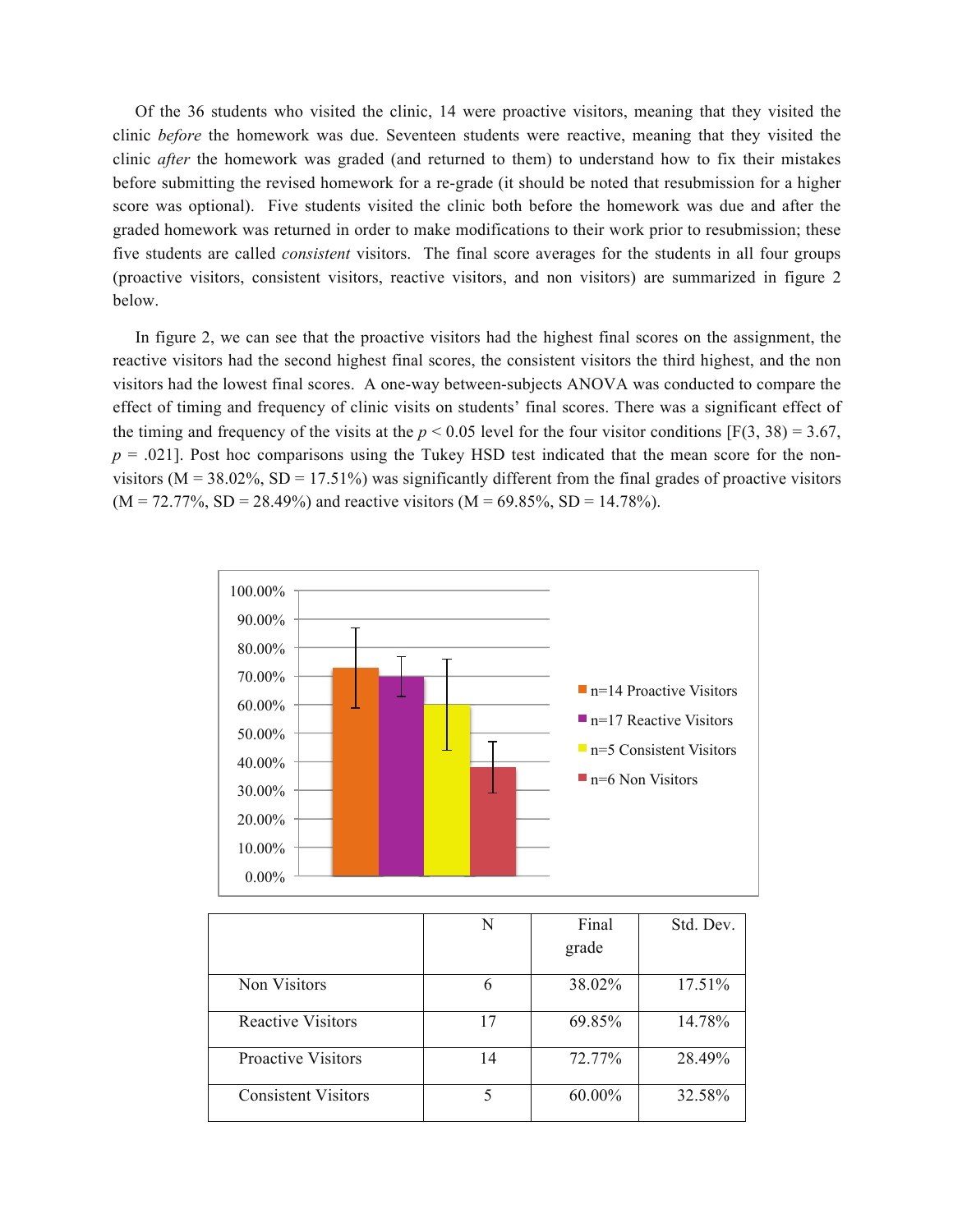Next we considered what growth in knowledge looked like across these different groups. Figure 3 below shows the differences between T1 (pre-homework submission score), T2 (homework score), and T3 (homework resubmission score).



*Figure 3. Comparing average grades across time points* 

We only have T1 data for proactive and consistent visitors (the fact that we have these data is what puts them into their respective categories). As can be seen, the proactive and consistent visitors start out very similarly (33.00% and 34.37% respectively). The mean score for proactive visitors on the homework (T2) increases notably to 71.88%. The T2 scores of non visitors, reactive visitors and consistent visitors are clustered tightly at 18.75%, 21.13%, and 22.91% respectively (keep in mind that the T2 scores for reactive visitors and non visitors is their first grade). However, by T3, the scores of the reactive group are up to 69.85%, and the scores of the 3 participants in the consistent group who submitted for re-grade are up to 77.08%, while the non-visitors are only up to 38.00%.

#### 6. DISCUSSION AND CONCLUSION

It appears that the clinic is having a big impact in helping students learn. All students who visited the clinic scored significantly better on the sixteen instances of five specific applicable robust programming behaviors measured by the researchers. All groups showed gains when the assignment was submitted for re-grade; however, groups who visited the clinic demonstrated significantly more gains than those who did not visit the clinic. For the proactive visitors, the gain is before the homework is submitted. These students use the clinic to troubleshoot and improve their work prior to submission. For the reactive visitors, the gain is after the homework is submitted. These students turn in the homework to find out what needs to be fixed, and then use the clinic to address those gaps. It should be noted that the number of participants in each group is small, and especially so in the consistent and non visitor groups.